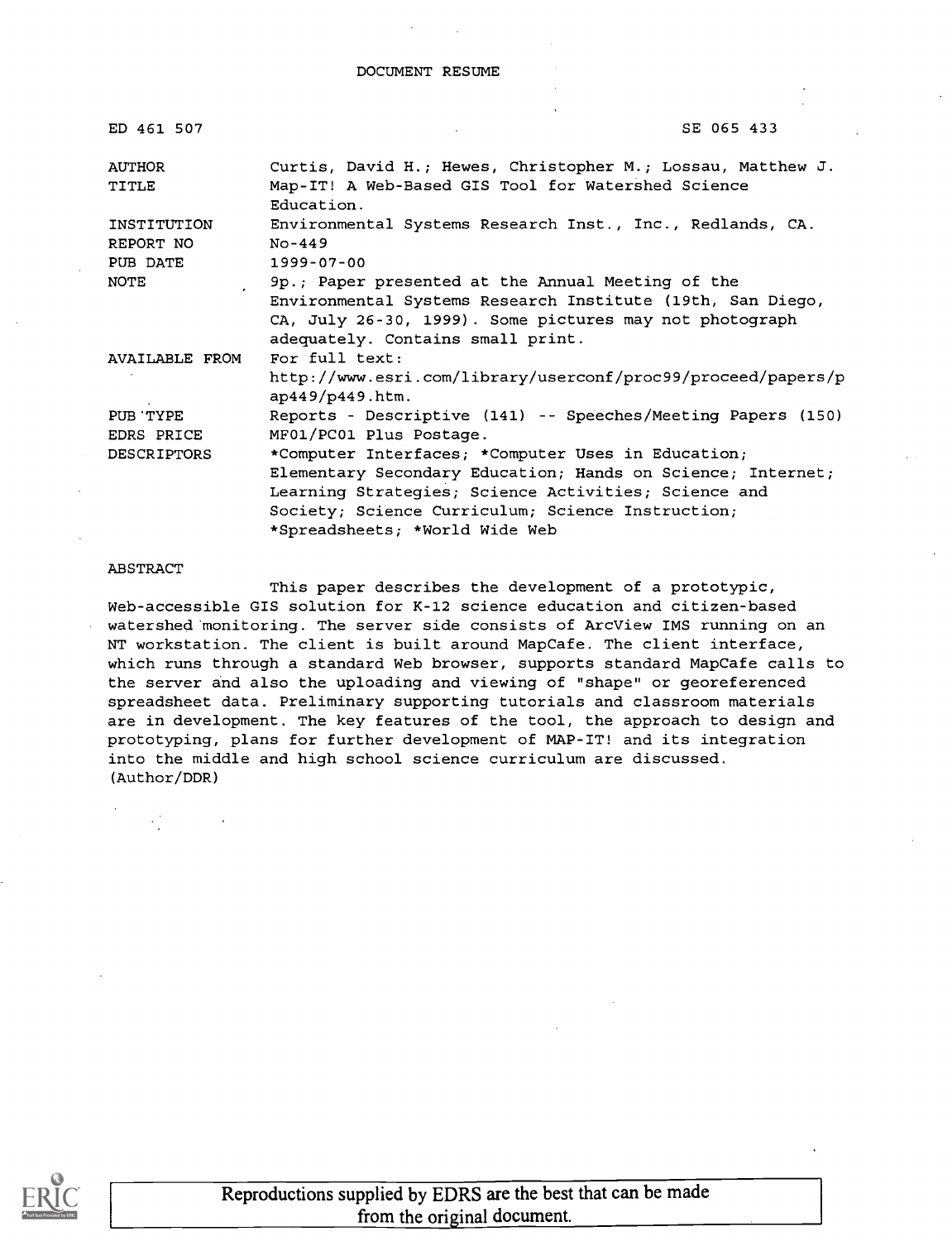# Map-IT! A Web-Based GIS Tool for Watershed Science Education

# David H. Curtis Christopher M. Hewes Matthew J. Lossau

**U.S. DEPARTMENT OF EDUCATION<br>Office of Educational Research and Improvement ADUCATIONAL RESOURCES INFORMATION** XCENTER (ERIC) This document has been reproduced as received from the person or organization originating it.

0 Minor changes have been made to improve reproduction quality.

Points of view or opinions stated in this<br>document do not necessarily represent<br>official OERI position or policy.

PERMISSION TO REPRODUCE AND<br>DISSEMINATE THIS MATERIAL HAS<br>BEEN GRANTED BY

 $Curits$ 

TO THE EDUCATIONAL RESOURCES INFORMATION CENTER (ERIC)1

2

 $\widetilde{\mathcal{E}}$ 

 $\frac{1}{2}$ 

 $5900$ 

 $\overline{\wedge}$ 

ومساليا

 $\cdots$ 

BEST COPY AVAILABLE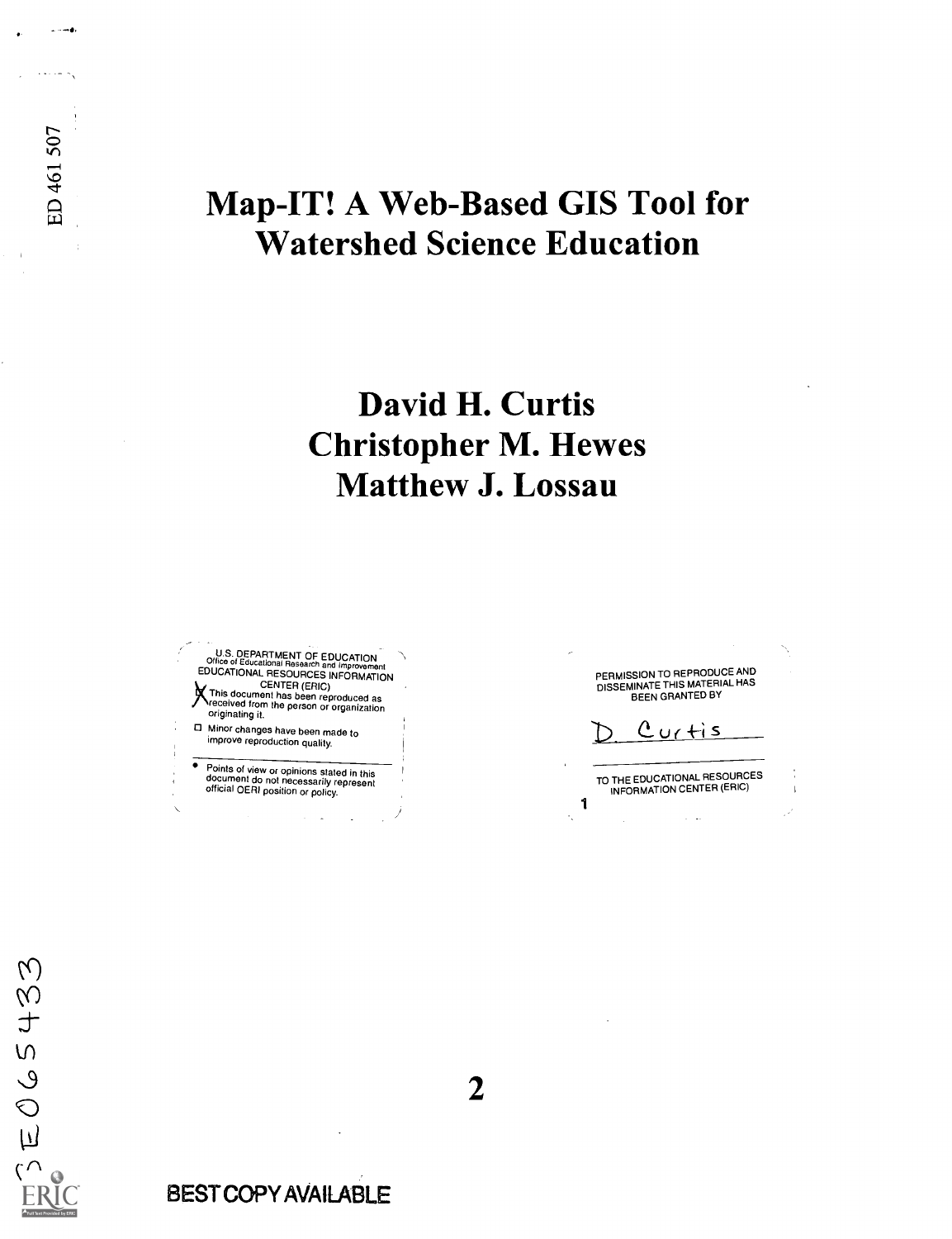#### Map-IT

#### David H. Curtis, Ph.D., Christopher M. Hewes, Matthew J. Lossau

# Map-IT! A Web-based GIS Tool for Watershed Science Education (Paper # 449)

#### Abstract

We have developed a prototypic, web-accessible GIS solution for K-12 science education and citizen-based watershed monitoring. The server side consists of ArcView and ArcView IMS running on an NT workstation. The client is built around MapCafe. The client interface, which runs through a standard web browser, supports standard MapCafe calls to the server, and also uploading and viewing of "shape" or georeferenced spreadsheet data. Preliminary supporting tutorials and classroom materials are in development. In this paper we will present the tool's key features, describe our approach to design and prototyping, and outline plans for further development of Map-IT! and its integration into the middle and high school science curriculum.

#### Introduction

In the technology-intensive society of the next century, K-12 science educators will be charged not only with preparing tomorrow's scientists and technologists; they will also be expected to foster an educated citizenry that is capable of weighing the potential benefits and limitations of new technologies and discoveries, and making informed decisions about their lives and communities (1). In support of this broader vision, evolving standards (2,3,4,5) for K-12 science and mathematics education have emphasized student-centered, engaged learning and problem-solving, as distinct from more traditional, teacher-centered approaches to instruction and learning (6,7).

A number of research studies suggest that GIS has considerable potential to promote K-12, inquiry-driven, interdisciplinary, project-based learning (8, 9) spanning local to global issues, particularly those focused on understanding and conserving the environment (10). However, other studies have identified several barriers to widespread adoption of GIS at the K-12 level. These include: 1) a shortage of exemplary curriculum incorporating GIS (11); 2) insufficient resources for pre-service training and professional development (8,9); 3) cognitive challenges, such as linking electronic map representations to the real world, or progressing from simple mapping to spatial analysis (12); 4) technical hurdles of learning the software; 5) access to data that can be readily viewed and analyzed or added to without the need for prior processing) (13); and 6) institutional forces that can limit(or promote) the adoption of GIS technology (22).

With regard to 4), some researchers have contended that neither interface problems nor technical difficulty should necessarily impede GIS diffusion in K-12 education (11). Others, though, have argued that it is desirable, even necessary, to simplify the interface and constrain the range of functions available to learners, while also maintaining the power of the software to support open-ended inquiry (13). With respect to 5), though federal, state and local agencies are making spatial data readily available via the Internet (14), such data is often not accessible to novice learners.

Such spatial data is available but in varying formats and map projections that complicate viewing, overlaying and analysis. Map creation, viewing and analysis requires installing and running GIS software such as ArcView or Arc Explorer on every user's machine and/or local area network server.

Emerging, web-based, GIS-related technologies have the potential to overcome barriers 4 and 5 (15). These client/server applications can be customized to support a variety of functions appropriate to learners, including spatial data access and entry, map generation, simple query and data sharing through easy-to-use interfaces and without the need to install and run GIS software on every desktop. This paper reports on Map-IT!, a proof-of-concept, web-based GIS application (16). Map-IT!, which is based on GIS and Internet server software created and marketed by Environmental Systems Research Institute, Inc.(ESRI), was developed primarily with and for local area middle and high school learners and educators. Below we describe and Research Institute, Inc.(ESRI), was developed primarily with and for loca discuss our overall design methodology, salient features of an initial prototype, preliminary usability data, and plans for further development.

#### Design Methodology and Objectives

In prototyping Map-IT!, our overall goal was to design and develop a user-friendly, prototype, web-based GIS viewer to support watershed science education and natural resource planning and management. Our intended audiences included middle and high school educators and students and local or regional resource managers. From the inception of the project in August 1997, through the completion of a working prototype, we sought to establish a consultative design process with target users. To this end, we established a small, local area testbed. Participants were recruited not only from local area teachers (Champaign, Urbana, Mahomet, and Villa Grove school districts) but also from among local resource management offices (USDA/National Resources Conservation Service; Champaign Soil and Water Conservation and Forest Preserve Districts).

During the project year, participants were invited to four focus groups to help guide the development of a working prototype and its subsequent refinements. Attendance varied from six to more than a dozen participants, mostly teachers. At an initial focus group we demonstrated what GIS is and what it can do, using ArcView. (Two participating resource managers were quite familiar with GIS basics. Not so for most of the teachers.) In tandem with these demonstrations, informal input was solicited as to the baseline GIS software functionality desirable for effective integration into the classroom. Early on it became clear that in order to develop a useful prototype, we would need to customize both functionality and interface to meet the needs of a more tightly defined audience. Based on an initial, "front-end" needs assessment, we chose to target our prototyping effort toward middle and high school educators and their students rather than resource planners and managers. The project's driving questions were as follows. What is the optimum number of functions required in a web-based GIS tool to facilitate adoption of GIS in the classroom? How and to what extent could such an application facilitate effective use of GIS in the classroom? What activities would constitute effective use?

In verbal and written feedback during the initial focus sessions, the participating teachers indicated a desire for the following features: dynamic map generation, viewing and simple query; printing and export of map views to disk for further image editing or processing; uploading and viewing of pre-existing datasets (in shapefile format), as well as of point data from field investigations; and remote user account and project set up capabilities.

Once we had an initial grasp of which functions to include in Map-IT!, programming commenced. Subsequent focus groups led to further refinements of the tool. Map-IT! was developed around the following elements. On the client side, ESRI's MapCafe Java applet provided the foundation around which "wrapper code" was scripted in Java for user and project administration. On the server side, ArcView 3.0, Avenue scripts were written to control how the ArcView Internet Map Server 1.0 mediates calls from the web client to the application, specifically to enable dynamic loading of map views from saved project files. Additional software was scripted in Java to handle requests from the "wrapper" code, such as saving projects or creating directories. Also developed was a script to automatically convert delimited text files (generated by field studies containing latitude and longitude readings) into POINT shape files for use in student projects. Key features of the most recent version of Map-IT! are described next.

#### Products

http://www.esd.com/Iibrary/usercont/proc99/proceed/papers/pap449/p449.htm

 $\alpha_{\rm eff} = 1.06$  $\mathbb{C} \subset \mathbb{C}^3$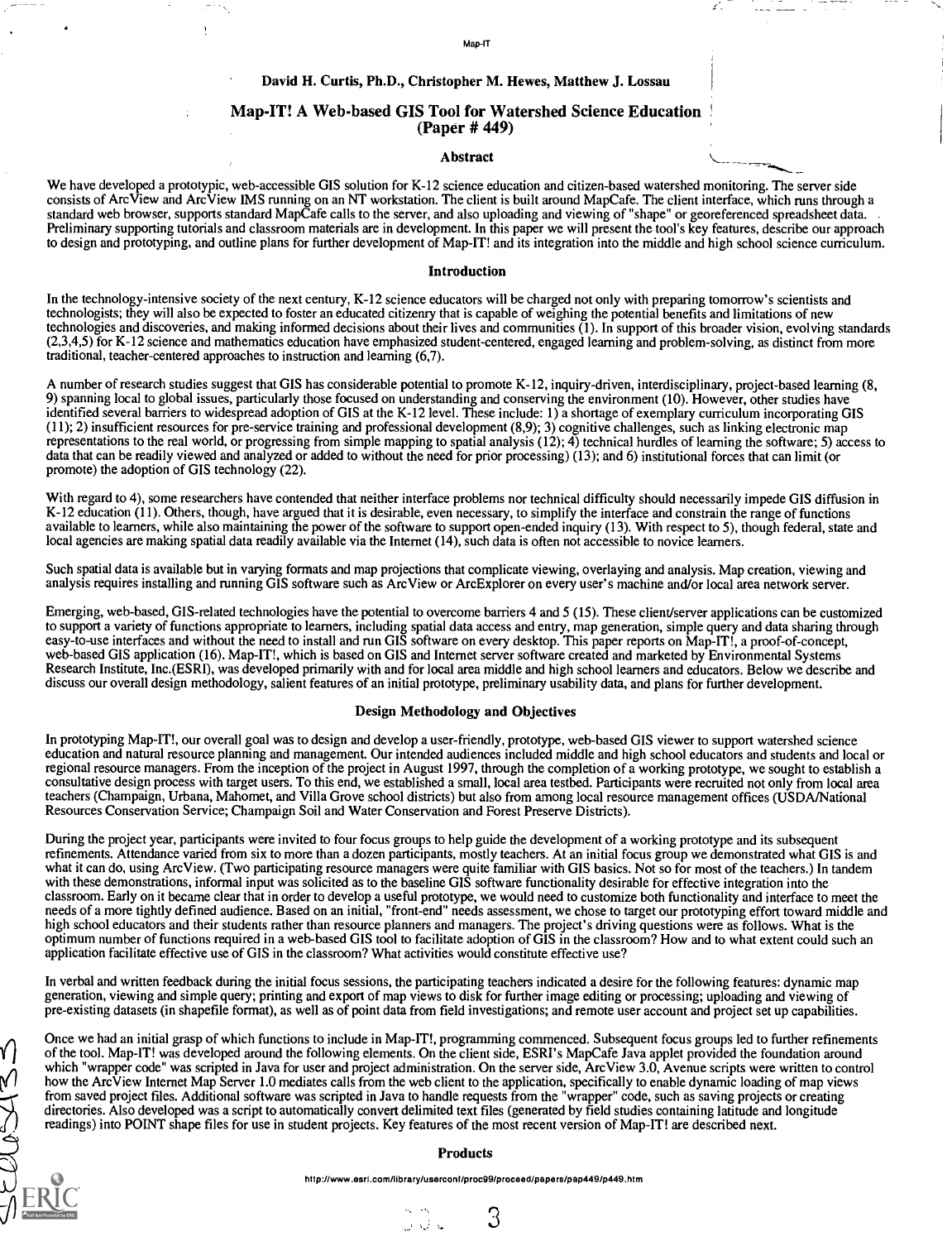# 1. The Application

The client applet can be run within a standard web browser (Netscape 3.0 or Internet Explorer 3.02 or higher). The client interface has three components: Users, Files, Viewer.

# a) Users

 $\epsilon$ 

First, the student-user is invited to login with a user ID and password.

Fig 1 User Login

| 张 Map-ITF version 1.0 - Netscape<br>Ein Edit Yow Go Communicator Help   |                     |                                                                                      |                       |       |          | םו  |
|-------------------------------------------------------------------------|---------------------|--------------------------------------------------------------------------------------|-----------------------|-------|----------|-----|
| 0<                                                                      | $\sim$ 70 $\sim$ 1. | Re'oad<br>Home                                                                       | Гŵ<br>Search Netscape | Print | Security | нN. |
|                                                                         |                     | Se Bookmarks & Location http://141.142.26.6/map3/evisx1.html [8] Gil" What's Related |                       |       |          |     |
|                                                                         |                     | El Links2Go: Cosmo El Instant Message   Internet CJ Lookup CJ NewtCool               |                       |       |          |     |
| Map-III version 1.0                                                     |                     |                                                                                      |                       |       |          |     |
|                                                                         |                     |                                                                                      |                       |       |          |     |
|                                                                         |                     |                                                                                      |                       |       |          |     |
|                                                                         |                     |                                                                                      |                       |       |          |     |
|                                                                         |                     |                                                                                      |                       |       |          |     |
|                                                                         |                     |                                                                                      |                       |       |          |     |
|                                                                         | Login:              | dcurtisl                                                                             |                       |       |          |     |
|                                                                         | Passwd              | .                                                                                    |                       |       |          |     |
|                                                                         |                     |                                                                                      |                       |       |          |     |
|                                                                         |                     | Logm   Change Password                                                               |                       |       |          |     |
|                                                                         |                     |                                                                                      |                       |       |          |     |
|                                                                         |                     |                                                                                      |                       |       |          |     |
|                                                                         |                     |                                                                                      |                       |       |          |     |
|                                                                         |                     |                                                                                      |                       |       |          |     |
| <b>Status Bar</b>                                                       |                     |                                                                                      |                       |       |          |     |
|                                                                         |                     |                                                                                      |                       |       |          |     |
| Credits: Dave Curtis, Chris Hewes, Matt Lossen, NCSA Education Division |                     |                                                                                      |                       |       |          |     |

The present prototype incorporates a hierarchical structure for remote session management.

Fig. 2 Session Management Hierarchy



Only server administrators can create directories, whereas teacher-administrators can upload data to these directories, once they are set up. In contrast, users (typically students, but possibly teachers) are limited to manipulating pointers (aliases or shortcuts) to the data within their own "projects"; they http://www.esri.com/library/userconf/proc99/proceed/papers/pap449/p449.htm

 $3A$ 

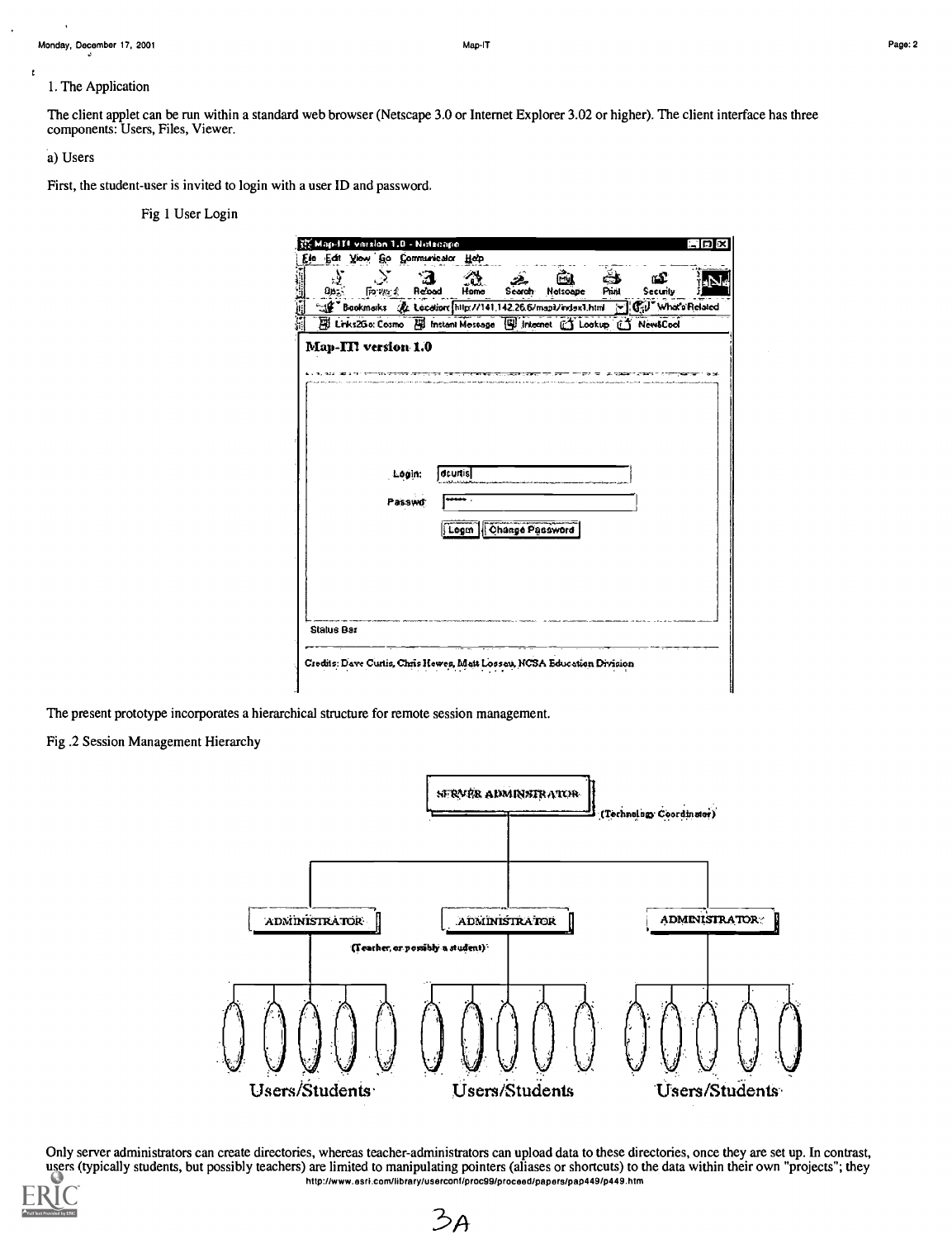Monday, December 17, 2001 Map-IT Page:3

Once logged in (see Fig. 4), users can create, modify and delete their own Map-IT! projects (which correspond to ArcView projects) but not those of other users. The teacher can create, modify and delete student projects, set up user accounts, and upload or delete data to and from the project directories. However, the teacher-administrator cannot create or alter the Public Data directories - those containing a default set of datasets gathered from third party sources (e.g., state boundaries, national highways, wetlands, streams, floodzones, contours, etc.), against which students can overlay datasets when viewing their individual projects (see c below). Only the server-administrator can set up and alter the Public Data directories, as well as perform all the functions available to the teacher-administrator and student-user. Fig. 3 shows the corresponding hierarchy of directories on the server side. Fig. 4 shows how user "accounts" are created or removed on the client side.

# Fig. 3 Map-IT! Directory Tree



b) Files



ن المراد

4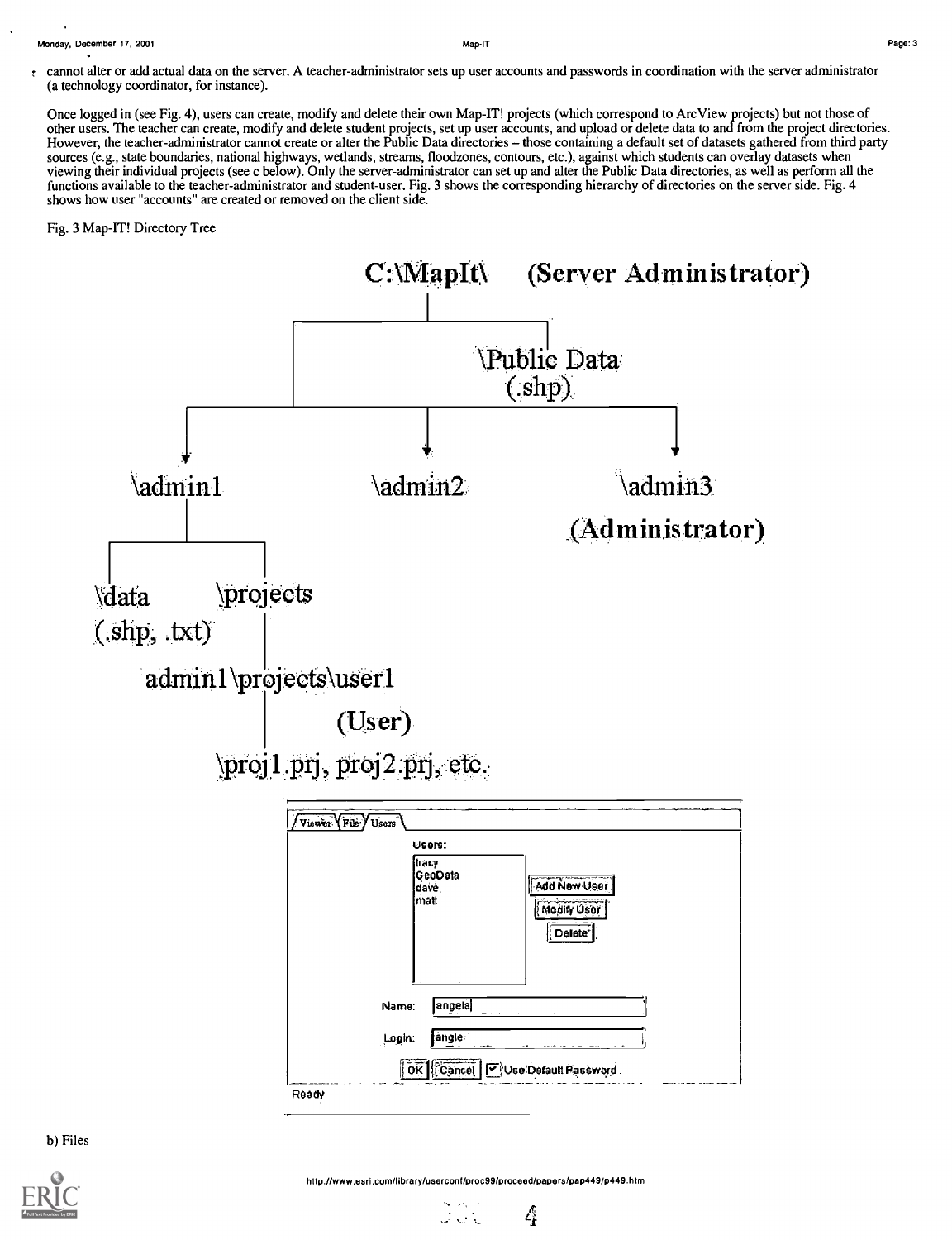Map-IT



There are two types of directories. One, Public Data, consists of directories on the server that house various datasets acquired by the teacher and installed by the server administrator to support specific student activities. The other, Projects, are created or modified by student-users. Students can select and import data "layers" or "themes" from the Public Data dir overlaid in the viewer. Just as in ArcView, projects only index the underlying data files rather than incorporate them directly. Student-users cannot inadvertently delete the Public Data. In addition, users (teachers or students) can upload their own data, which can either take the form of acquired shape files or spreadsheets saved as comma delimited text files. Such spreadsheets, which would typically be generated from data gathering activities in the field, would include a list of attributes, for instance environmental variables such as soil acidity, water quality indicators, species type or frequency, and longitude and latitude for those attributes. Data assembly is discussed in more detail below.

Fig. 6 Uploading Data



Once the filepath (to the directory on the client computer) is entered, the data can be uploaded, whereupon it is converted automatically at the server side into a point shp file. It can then be added to a project for viewing with other data files.

c) The Viewer

Fig. 7 Viewer Functions



نه ان ر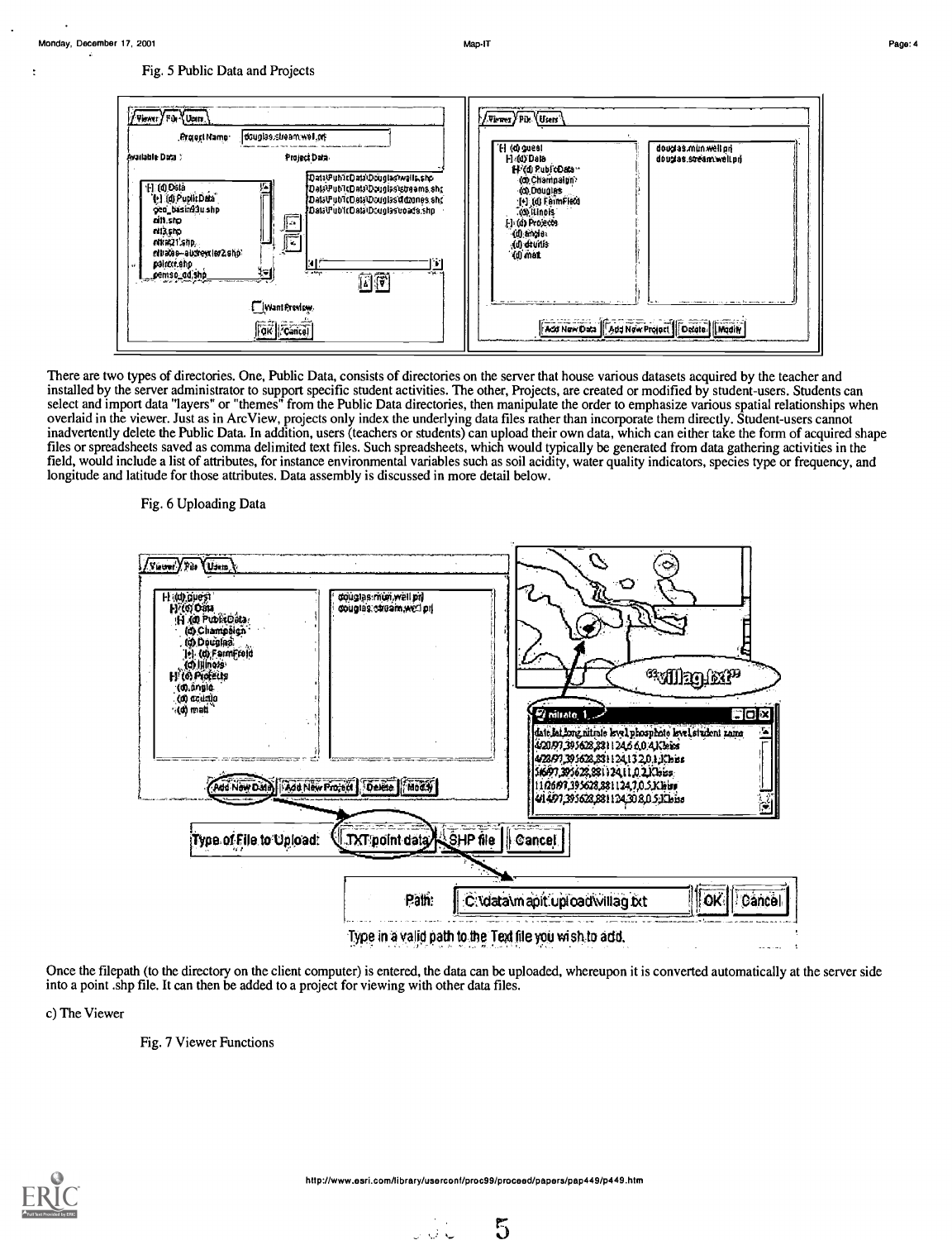

Maps are viewed as images created dynamically by ArcView running on the server, and returning the resulting JPEG files to the client applet for display through the browser. In the present version, the viewer features the following standard MapCafe Java applet features: project selection, zoom, zoom to full extent, pan, previous/next map, refresh map, and turn layers on/of find feature capability, which queries the attribute data and displays the corresponding feature on the map; and an "identify" feature, which brings up the attribute data corresponding to the selected feature. In addition, once a project is created, it can be previewed directly in the viewer, thus facilitating experimentation with overlays to infer spatial relationships. Coordinates in decimal degrees appear below the viewer. A scale bar indicates distances, also in decimal degrees.

Using the print function within the client interface itself (as distinct from the browser), the map images can be saved to disk for further processing and incorporation into other documents, including web pages, or outputted to hard copy. Thus, Map-IT! enables students to add data, create their own maps and communicate the results of their investigations. Peers, teachers or parents can also assess these same products.

### 2. Datasets

During the course of the project, we assembled a wide variety of Public Data spanning national, statewide and local scales. We added some of this data in response to requests by the participating teachers themselves. Acqui incorporated on the server now includes: countrywide states, lakes, and rivers; Illinois counties, municipal boundaries, highways, roads, census tracts, quaternary geology, state forests and parks, wetlands, watershed boundaries, aquifers, wells, stream data, elevation, and soil type; and Ohio watershed and stream layers. With respect to point data, Map-IT! serves stream data gathered by citizen scientists in connection with the State of Illinois' EcoWatch program (20), as well as biological indicator data for Ohio streams, courtesy of the Ohio EPA. K-12 students are also contributing to the data, as part of the NSF-sponsored, PLAN-IT Earth science curriculum project linked to EcoWatch (21). This data is georeferenced, either by pre-assigned site ID, or through the use of portable Global Positioning System (GPS) units.

Though much spatial data in the public domain is readily accessible via CD-ROM or the web, inclusion on the Map-IT! Server of suitable third party data presented two challenges. First, Map-IT! works with shape files alone so data in any other format (Arc/Info coverage's, for instance) first had to be converted. Moreover, only vector data (points, lines, polygons) is accommodated in the present prototype, so satellite and aerial imagery was excluded. Second, much of the acquired data needed re-projection so that the data layers, when overlaid, aligned properly. The frequent need for such data processing, which is common to all K-12 GIS projects, whether employing web-based or standalone GIS tools, can result in considerable overhead for teachers and/or technical support staff, and must be factored into the real costs of implementing GIS in the classroom.

#### 3. Web Support Materials

From the start of the project, we realized that for end-users to test and evaluate Map-IT! they would need to be provided with explanatory and support materials. Our current web pages feature an introduction to GIS and Map-IT!, a Quick Tour, information on technical requirements, detailed help pages on all the functions, including instructions for data uploads, and links to other GIS resources. These pages are being continually updated.

### **Usability Assessment**

Four small focus groups were held in a PC training lab at the National Center for Supercomputing Applications during the first year of the project (August 1997- June 1998). An initial focus group in November 1997 provided K-12 learning and instruction, and the level of functionality appropriate to those uses. Once a working prototype had been developed (by May 1998), three additional focus groups were organized. Participating local area teachers were instructed in the basic functions of Map-IT! and, after an extended period of experimentation alone or in pairs, were asked to provide informal and written feedback on the then current version of the tool.

Questionnaires were administered at each of the focus groups to solicit information such as:

- Institutional affiliation
- · Subjects, grades taught
- School technology resources (hardware, software, connectivity, access)
- Prior exposure to GIS and GPS technology
- Assessment of Map-IT!: score rating (see below); what was liked least or most; what they would implement differently, and how, for the following items

http://www.esri.com/library/usercont/proc99/proceed/papers/pap449/p449.htm

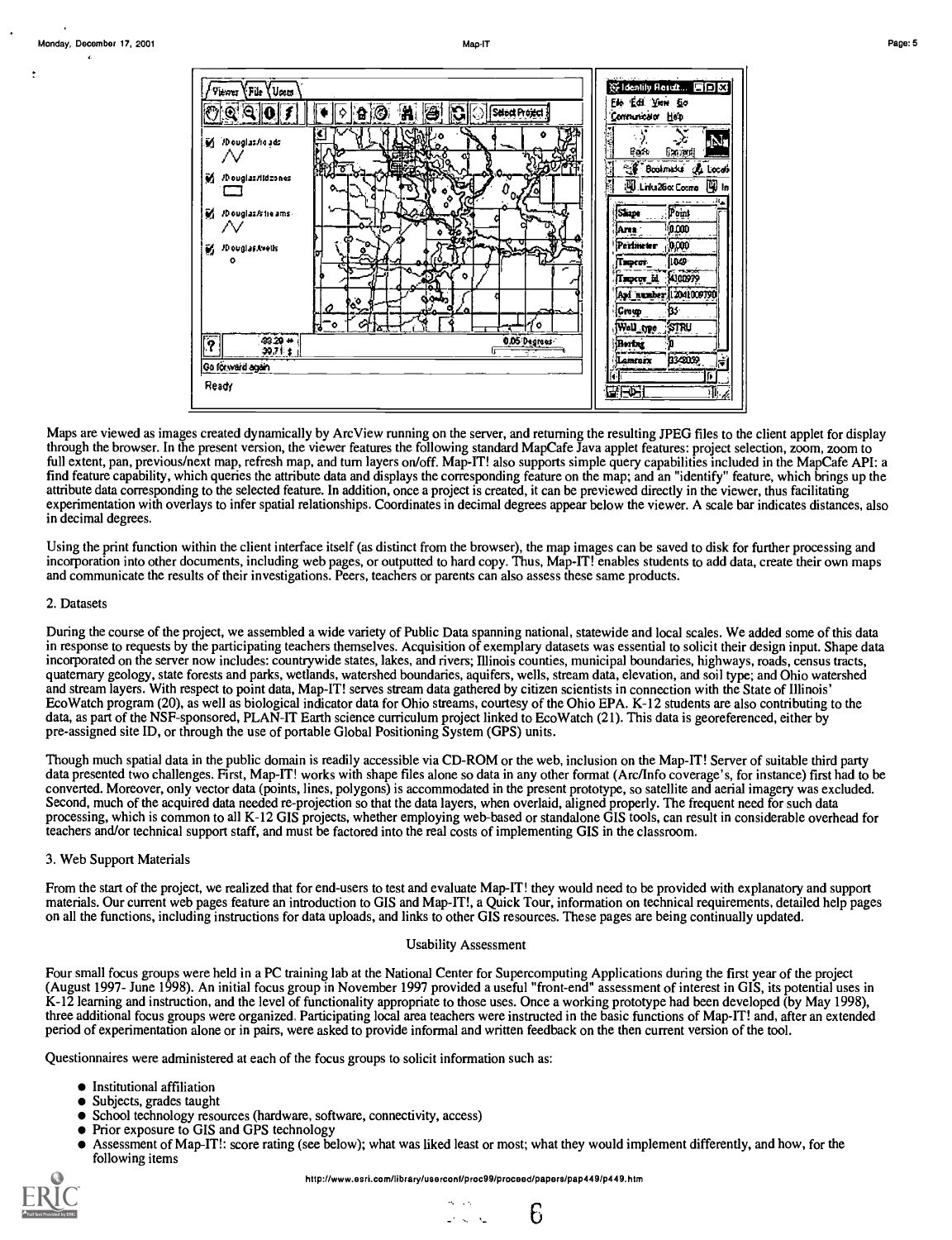- Overall capabilities
- Individual features: login, user administration and data management, discrete viewer functions
- If and how Map-IT! might be employed in the classroom, and for what types of activities.

Teachers attending the sessions represented secondary levels from middle to high school. Subject areas they covered included physics, physical science, chemistry, biology, geography, earth sciences, history, and social studies. School technology resources varied widely, from dedicated computer labs to one computer per classroom; connectivity ranged from a T1 link to 56 kbps dial up. Three teachers had had prior exposure to GIS via basicArc View training. Two teachers had used Global Positioning Satellite (GPS) technology in student projects requiring data gathering in the field.

Averaging scores across the second, third and fourth focus groups, Map-IT! was rated as follows:

Table 1. Map-IT! Focus Group Ratings\*

| Feature                          | Score | N              |  |
|----------------------------------|-------|----------------|--|
| Overall educational<br>potential | 3.8   | 18             |  |
| Login                            | 4.4   | 11             |  |
| User administration              | 4.7   | 12             |  |
| File management                  | 4.1   | $\overline{7}$ |  |
| Viewer (overall)                 | 4.2   | 13             |  |
| Mapview                          | 4.4   | 13             |  |
| Zoom                             | 4.4   | 13             |  |
| Turn layers on/off               | 4.6   | 12             |  |
| <b>Identify feature</b>          | 3.6   | 12             |  |
| Find feature                     | 3.9   |                |  |

\*0-5 score: 0= least favorable; 5=most favorable

Given the small number of participants in the focus groups, the qualitative feedback, both written and verbal, proved more informative in guiding our prototyping effort. On the positive side, this feedback indicated that:

- Teachers recognized and appreciated that Map-IT! provided a uniform, easy-to-use, web-integrated interface to access, visualize and compare large amounts of distinct types of spatial data from different locations. They appreciated the facility with which individual projects could be created and modified.
- In response to critical input at the second focus group, the user, file and project administration functions were organized into the present hierarchical access structure for multiple users. At subsequent focus groups, teachers appreciated such changes as protecting Public Data against deletion or modification, except by the server administrator. Teachers also expressed enthusiasm about the ability of students to remove and add layers, call up attribute data, and enter and view data procured from other sources, including field trips.
- Several teachers replied that they could envision incorporating Map-IT! in a large range of problem-solving, project-driven activities spanning disciplines from science to social studies. Most of these activities were concerned with the impacts of changes of land use and agricultural practices (e.g., no till conservation) on watersheds over time – stream channel depth and course, flooding, pollution, stream erosion, water quality (chemistry, indicator species), etc. A majority of the teachers in the first three focus groups said that they would consider developing lesson or unit plans along these lines.

To quote a high school chemistry teacher from Illinois Region 11 Villa Grove School District:

"This year, as students uploaded data from our school and were able to see the data in a map, which actually showed the dots where data had been taken, many questions started being asked. Students started remembering what they knew to be surrounding an area where readings seemed high and looked over our weather station data to consider what rainfall amounts might have been at or near that time. They became reasonably adept at turning various layers on and off in order to view different landforms, flood areas, and municipal boundaries. I am hoping that my students will be able to correspond with students in other schools<br>downstream from Villa Grove and compare data both in raw form and on Map-It. Can other schools view ou downstream from Villa Grove and compare data both in raw form and on Map-It. Can other schools view our projects...? This would be an excellent way for students to see what other students are doing in other parts of the watershed or even between watersheds."

However, on the critical side...

- Concerns were expressed about the lack of consistency of colors assigned to different data layers, the absence of a distance scale in common units (miles, for instance), the small size of the map window, and the inability of the tool to support map symbolization. It was pointed out to participants that symbols could be added later by exporting the map images to image editors such as Photoshop or Paintshop Pro. Recently we addressed the problem of map size. Now, before downloading the Map-IT! applet, users can choose between 3 sizes: small, medium, and large. A few of the participants stated an interest in including a hotlinking capability, such that attribute data could be hyperlinked to other digital
- hilp://www.esrlcom/library/userconfrproc99/proceed/papers/pap449/p449.htm



a di C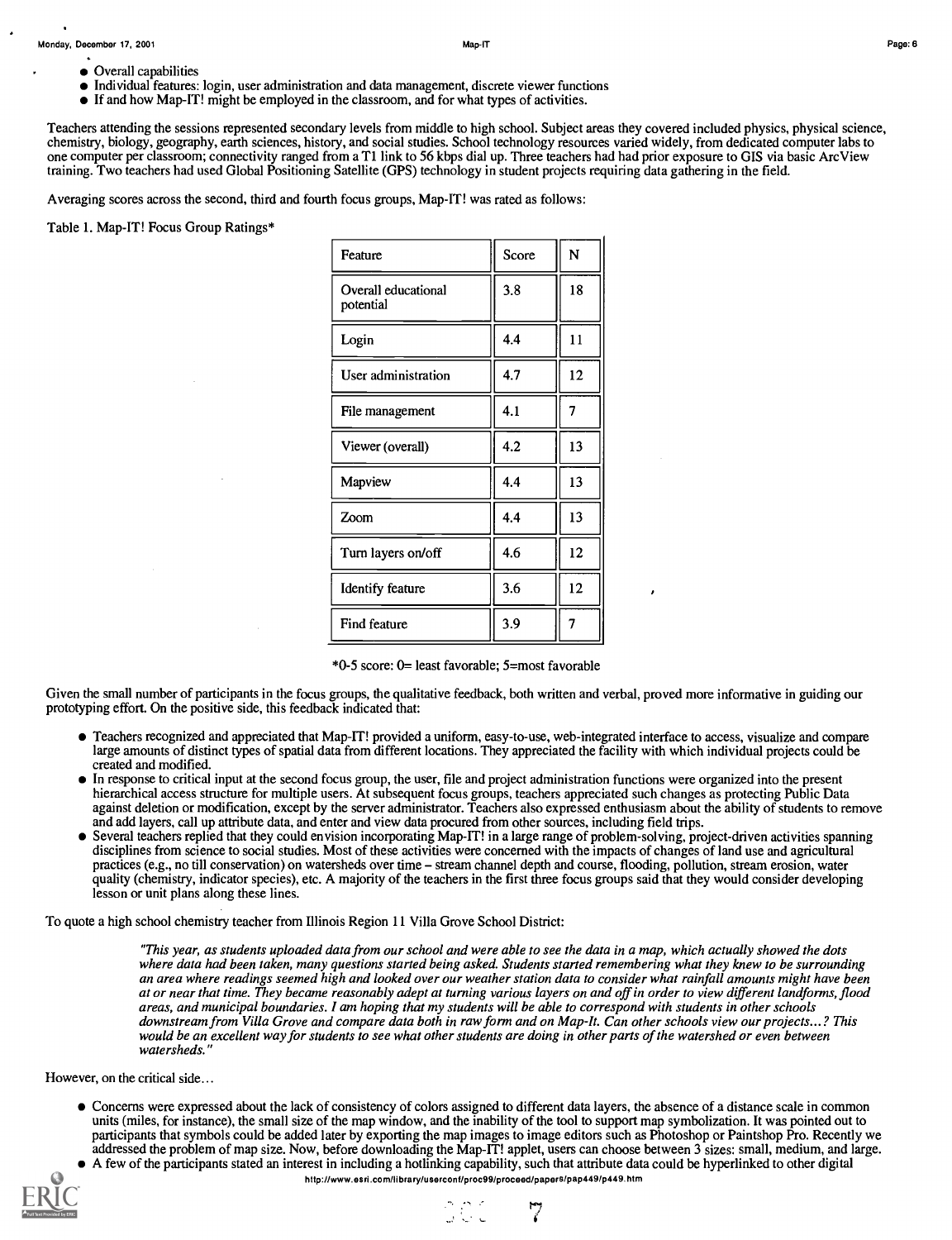objects such as movies or images.

- Teachers participating in the second focus group, in May 1998, suggested that we add a project previewing capability. Users could then quickly view their overlays, without having first to go to the viewer, then select their project. We added this function to Map-IT! soon afterwards.
- Some participants expressed disappointment that Map-IT! could support only vector data, and not raster data such as digital orthophotography or satellite images. In addition, there was disagreement among the participants as to whether students should be able to add data to their own projects, or if teacher-administrators should do this.
- The "Find Feature" function proved to be less useful to the teacher, in part because it seemed that one had to know something in advance about the feature one was looking for. Teachers also sometimes experienced difficulties in understanding the tabular data evoked by the "Identify" button. Most of the data is from third party sources, so the attributes are often coded; a key is required to "read" the data.
- There was disappointment among some of the teachers that the current version of Map-IT! works only on PC/Windows platform, and not with the Mac 0/S (owing to delays by Apple to release a Java plug-in required to view the Map Cafe applet through a standard browser).

## Future Plans

# a. The Tool

Feedback during the focus groups described above point to a need for the following improvements to Map-IT!

- Color control. Right now, Arc View on the server side assigns arbitrary colors to each layer or "theme." These colors can change each time a project is modified, then retrieved again for viewing. Upgrading to Arc View 3.1 (from 3.0) or installing an Avenue script might correct this. We are also examining the install options in Arc View IMS 1.0 and may need to upgrade to v.2.0. Our minimum objective is to enable users to assign a unique color to each theme from a menu up to 8 colors and shadings.
- Scale-bar. Choice of distance units (miles, km, yards, meters) through the client is needed so that users can determine approximate distances on their maps.
- Hotlinking of features in active themes to objects anywhere on the web. Such objects might, for instance, include movies and photographs  $\bullet$ generated in student projects.
- Cross-platform operability. During development of Map-IT!, it was not possible to run the client on Apple computers. However, Mac 0/S 8 now contains the necessary Java components. We plan to conduct tests to establish that Map-IT! in fact can be run in conjunction with Mac 0/S 8 and Internet Explorer.
- Accommodation of raster data, including aerial imagery.

Pending funding support, we plan to address the first three improvements – color control, scale-bar, hotlinking – within the programming framework provided by ArcView, Avenue, ArcView IMS and MapCafe. Further modification of Map-IT! will likely require a higher level of customization. Emerging GIS software such as ArcIMS (17) is highly flexible in that both the server and client sides can be readily customized to meet the differing needs of distinct audiences. We plan to explore the use of ArcIMS and develop other software not only to further elaborate on Map-IT! current capabilities, but also to study how and in what combinations different software functions, ranging from simple mapping to in-depth spatial analysis, might be optimized to support progressive cognitive levels.

a. Curriculum

Quite apart from assessing Map-IT!'s potential as a learning tool, further studies are needed to ascertain what types of classroom or field activities and learning are most readily enhanced by GIS, whether or not web-based (7,11,12,18). Though preliminary usability studies of Map-IT! yielded several insights as to how the end-users viewed the initial prototype, the data we obtained was limited in that the tool was assessed out of the contexts of what students and teachers actually do and where they do it, individually, and in groups. This requires that Map-IT! be incorporated in well-defined learning activities that meet the needs of teachers and students, are integrated into the curriculum (8,11), and address national and state standards. A "situated" evaluation (19), one that assesses how a technology innovation such as Map-IT! is used across different contexts (e.g., classroom, lab, field, home), may also be indicated. In short, any future development of Map-IT! as a viable learning technology (along with GIS in general) needs to be more fully integrated with the learning process itself, as distinct from the narrower focus on tool usability described above.

To this end, we are beginning to forge partnerships with K-12 curriculum developers that stress inquiry-based, interdisciplinary learning focused on environmental research and conservation. An excellent example is the NSF-funded PLAN-IT project centered at Eastern Illinois University, which is developing field and classroom modules on forests, wetlands, streams, soils and urban settings (20). As mentioned earlier, PLAN-IT allied to a statewide citizen science monitoring program, Illinois EcoWatch (21). Similar programs exist in several other states. We will also be seeking opportunities to incorporate Map-IT! in tandem with other learning technologies into preservice training, which has been identified as providing "a key to the diffusion of GIS in K-12 classrooms (11)."

### Conclusion

GIS is gaining importance as a business and learning tool. Its use could become commonplace in the  $21<sup>st</sup>$  century classroom and workplace. Web-based GIS promises to transform the ways individuals, organizations and the public-at-large create, store, access and apply spatial data to define, investigate and solve problems of broad interest and concern. Web-based GIS tools for viewing, querying and publishing spatial data can further heighten the power of the web to serve as a medium for authentic, inquiry-based learning and facilitate the diffusion of GIS in the classroom. Asa proof-of-concept, web-based GIS application customized for K-12 audiences, Map-IT! represents but a small step towards realizing this vision.

#### Acknowledgements

Seed funding for Map-IT! was provided by the University of Illinois' Partnership Illinois Program, with matching support from NCSA. We are also grateful for technical assistance (spatial data conversion and re-projection) from Erich Schroeder, Illinois State Museum, Mathew Rigs, Illinois State Geological Survey, Steven Gordon, Ohio State University, and Diane Szafoni, University of Illinois'Geographic Modeling Systems Laboratory. The online Map-IT! QuickTour was created by Tom Stone, Ohio State University. The authors would like to thank NCSA education researchers, Lisa Bievenue and Umesh Thakkar, for their critical review of the manuscript.

#### References

1. The President's Committee of Advisors on Science and Technology Panel on Educational Technology (PCAST). 1997. Report to the President on the use of technology to strengthen K-12 education in the United States. Washington: U.S. Government Printing Office.

ပြ



 $\mathbb{R}^{N_{\mathrm{max}}-1}$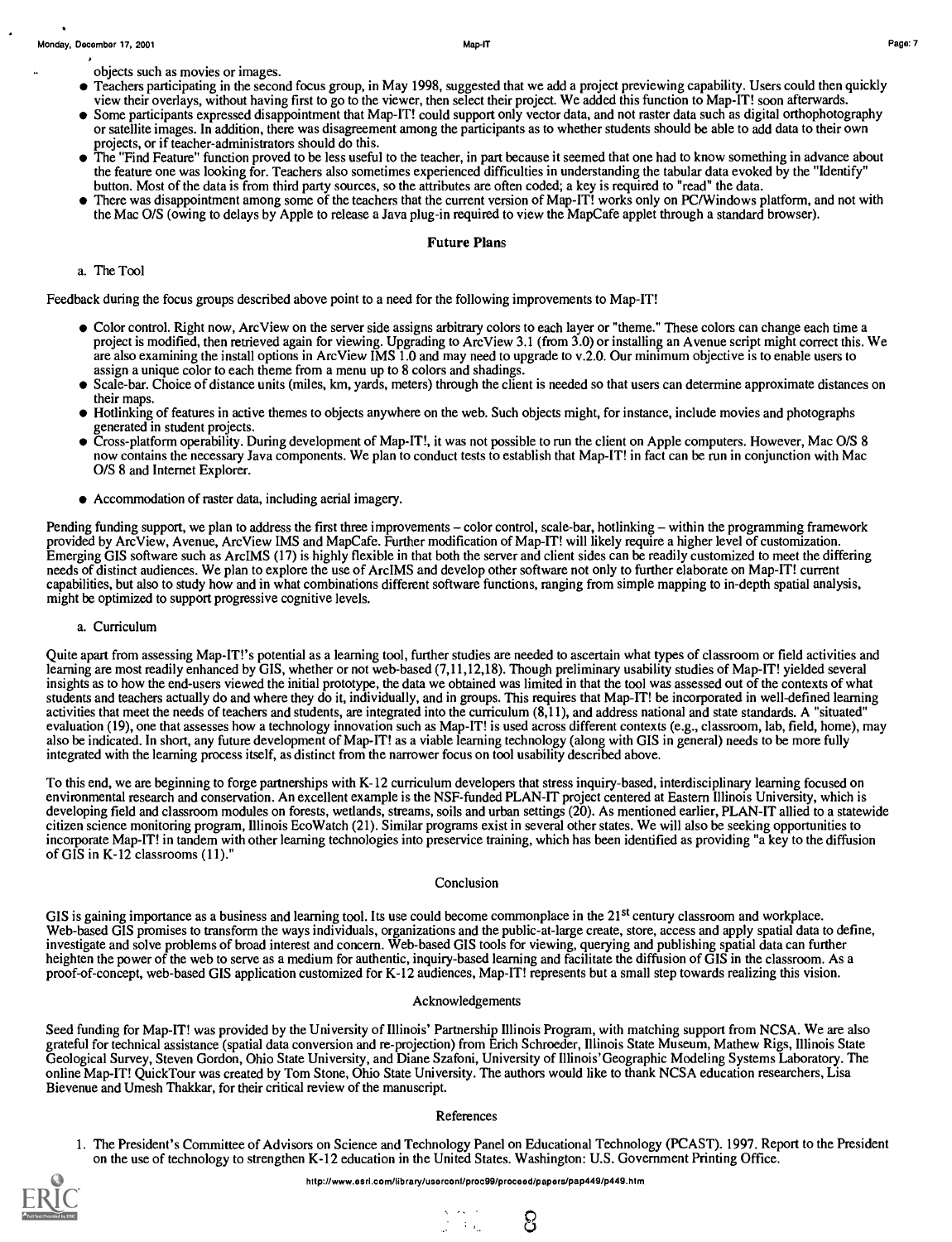J.

- 2. National Council of Teachers of Mathematics. Curriculum and Evaluation Standards for School Mathematics, Reston, VA. National Council of Teachers of Mathematics, 1989
- 3. American Association for the Advancement of Science. Benchmarks for Science Literacy- Project 2061, 1993. Oxford University Press.
- 4. First National Conference on the Educational Application of Geographic Information Systems (EdGIS). 1994.
- 5. National Research Council. National Science Education Standards, National Academy Press, Washington, 1996
- 6. HJ. Becker and J. Ravitz. 1999. Journal of Research on Computing in Education, 31: pp. 357-384
- 7. S.W. Bednarz. 1995. GIS/LIS '95 Proceedings, pp. 42-52.
- 8. R.H. Audet and J. Paris. 1996. Journal of Geography: Vol. 96: pp. 293-300
- 9. J.P. Winn and R.C. Maggio, D.F. Wunneberger. 1996. GIS/LIS '96 Proceedings: pp. 928-934.
- 10. M. Ramirez and P. Althouse. 1995. T.H.E. Journal, 23 (2): pp. 87-90.
- 11. S.W. Bednarz and Gail Ludwig. 1997. Transactions in GIS: Vol. 2, no. 2: pp.123-135.
- 12. R.H. Audet and G.L. Abegg. 1996. Journal of Research in Science Teaching: Vol.33, No.1: pp. 21-45
- 13. H. McWilliams and P.Rooney, 1997. Mapping our City: A Progress Report on GIS as a Tool in Urban Education. TERC. http://teaparty.terc.edu/gis/MapCity/moc-terc.html
- 14. A Data Foundation for the National Spatial Data Infrastructure. National Research Council, National Academy Press, Washington D.C. 1995. See also http://nsdi,usgs.gov/nsdi/
- 15. C. Harder.1998. Serving Maps on the Internet. Geographic Information Systems on the World Wide Web. Environmental Systems Research Inst., Inc.
- 16. http://www.ncsa.uiuc.edu/Cyberia/RiverWeb/projects/mapit index.html
- 17. http://www.esri.com/software/arcims/index.html
- 18. S.W. Bednarz. Papers and Proceedings of the Applied Geography Conferences (Schoolmaster, ed.). 1997. Vol. 20: pp. 195-203.
- 19. B.C. Bruce, A. Rubin. 1993. Electronic Quills. A Situated Evaluation of Using Computers in Writing in Classrooms. See Chap. 8. Lawrence Erlbaum Associates, Hillsdale, NJ.
- 20. EcoWatch: http://dnr.state.il.us/ecowatch/
- 21. PLAN-IT: http://dnr.state.il.us/ctap/plan-it/
- 22. J.J. Kerski. 1999. A Nationwide Analysis of the Implementation of GIS in High School Education. Nineteenth Annual ESRI International User Conference.

#### Author Information

#### Primary Author

(To whom all correspondence should be addressed.)

David H. Curtis Ph.D., Senior Research Scientist, NCSA Education Division.

D. Curtis is a Senior Research Scientist at the National Center for Supercomputing Applications (NCSA for short), which is located at the University of Illinois at<br>Urbana-Champaign. David was originally trained as a resear in New York and at NCSA. More recently he has been investigating the potential of new information technologies to promote learning about science among different audiences and in various settings. For instance, he is a co-Principal Investigator of the Mississippi RiverWebSM Museum Consortium, a NSF-funded project to develop highly interactive, "virtual reality" simulations of river basins for museum audiences. In this paper he reports on his experiences in prototyping "Map-IT!" a web-accessible GIS tool employing ESRI technology to support inquiry at the middle and high school levels.

Contact Information:

National Center for Supercomputing Applications

605 Springfield Avenue, Champaign, IL 61820.

Tel: (217) 244.5594

Fax: (217) 244.1987

E-mail: dcurtis@ncsa.uiuc.edu

Co-authors

Christopher M. Hewes

C. Hewes programmed Map-IT! Formerly of the College of Agricultural, Consumer and Environmental Sciences at the University of Illinois at Urbana Champaign (UIUC), he how lives in Chicago, where he works as a consultant.

#### Matthew J. Lossau

M. Lossau recently graduated from UIUC where he studied computer science as an undergraduate. He lives in Colorado, working there as a computer programmer for <sup>a</sup> Denver-based company.

Presented July 29<sup>th</sup> 1999 at the Ninteenth Annual ESRI International User Conference, San Diego.

Copyright © 1995-2002 ESRI All rights reserved. Published in the United States of America.

9

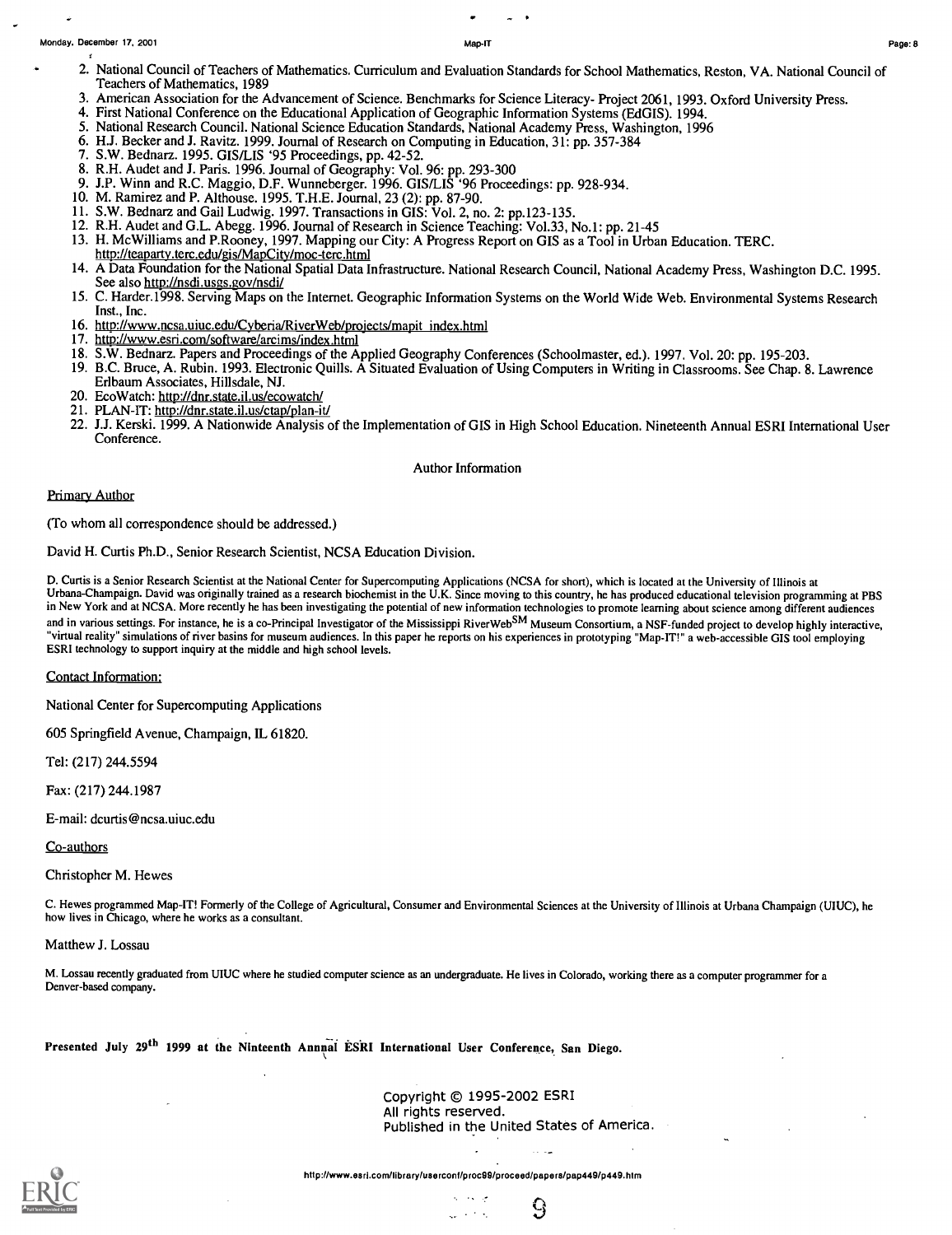| $- 02/22/2002$ 13:46        | 2173513583               | I.GABLER D.CURTIS                                                                            | PAGE 01                                                                      |
|-----------------------------|--------------------------|----------------------------------------------------------------------------------------------|------------------------------------------------------------------------------|
|                             | Attention: Supon Esbayan |                                                                                              | $2 - 22 - 02$                                                                |
|                             |                          | From: $D A U   D C U   2\pi i S   N C I A   U N U E R S   T Y D F I U   198 iS$ .            |                                                                              |
|                             |                          | <b>U.S. Department of Education</b><br>Office of Educational Research and Improvement (OERI) | ERIC SECOSS                                                                  |
|                             |                          | National Library of Education (NLE)<br>Educational Resources Information Center (ERIC)       | MY PHONE (FAX:                                                               |
|                             |                          |                                                                                              | $(217) - 351 - 3583$<br>REPRODUCTION RELEASE e-not:<br>dcurtis@ncsa.utvc.edu |
|                             |                          |                                                                                              |                                                                              |
| I. DOCUMENT IDENTIFICATION: |                          |                                                                                              |                                                                              |
| Title:                      |                          |                                                                                              | Map-IT! A well based GIS Tool for Watershed Science Education (Paper # urg)  |

| Author(s): David H. Curtis, Chrotopher M. Hewer, Mathew J. Lossau |                          |
|-------------------------------------------------------------------|--------------------------|
| Corporate Source:                                                 | <b>Publication Date:</b> |
| National Certer for Supertempating Applications / University of   | 994                      |

# **II. REPRODUCTION RELEASE:**

media (e.g., electronic) and paper copy.

In order to disseminate as widely as possible timely and significant materials of Interest to the educational community, documents announced in the monthly abstract journal of the ERIC system, Resources in Education (RIE), are usually made available to users in microfiche, reproduced paper copy, and electronic media, and sold through the ERIC Document Reproduction Service (EDRS). Credit is given to the source of each document, and, if reproduction release is granted, one of the following notices is affixed to the document.

If permission is granted to reproduce and disseminate the identified document, please CHECK ONE of the following three options and sign at the bottom of the page.

| The sample sticker shown below will be                                                          | The sample sticker shown below will be                                                                                                                             | The admiple sticker shown below will be                                                            |
|-------------------------------------------------------------------------------------------------|--------------------------------------------------------------------------------------------------------------------------------------------------------------------|----------------------------------------------------------------------------------------------------|
| affixed to all Leval 1 documents                                                                | affixad to all Level 2A documents                                                                                                                                  | affixed to all Level 28 documents                                                                  |
| PERMISSION TO REPRODUCE AND<br>DISSEMINATE THIS MATERIAL HAS.<br><b>BEEN GRANTED BY</b><br>n Na | PERMISSION TO REPRODUCE AND<br>DISSEMINATE THIS MATERIAL IN<br>MICROFICHE, AND IN ELECTRONIC MEDIA<br>FOR ERIC COLLECTION SUBSCRIBERS ONLY.<br>HAS BEEN GRANTED BY | PERMISSION TO REPRODUCE AND<br>DISSEMINATE THIS MATERIAL IN<br>MICROFICHE ONLY HAS BEEN GRANTED BY |
| TO THE EDUCATIONAL RESOURCES                                                                    | TO THE EDUCATIONAL RESOURCES                                                                                                                                       | TO THE EDUCATIONAL RESOURCES                                                                       |
| <b>INFORMATION CENTER (ERIC)</b>                                                                | <b>INFORMATION CENTER (ERIC)</b>                                                                                                                                   | <b>INFORMATION CENTER (ERIC)</b>                                                                   |
|                                                                                                 | 2A                                                                                                                                                                 | 2B                                                                                                 |
| Level 1                                                                                         | Level 2A                                                                                                                                                           | Level 2B                                                                                           |
| Check hare for Level 1 release, permitting reproduction                                         | Check here for Level 2A release, permitting reproduction                                                                                                           | Check here for Level 2B release, permitting reproduction                                           |
| and dissemination in microfiche or other ERIC archival                                          | and dissemination in microfiche and in electronic media for                                                                                                        | and dissemination in microfiche only                                                               |

Documents will be processed as indicated provided reproduction quality permits.

If permission to reproduce is granted, but no box is checked, documents will be processed at Level 1.

ERIC archival collection subscribers only

I hereby grant to the Educational Resources Information Center (ERIC) nonexclusive permission to reproduce and disseminate this document as indicated above. Reproduction from the ERIC microfiche or electronic media by persons other than ERIC employees and its system contractors requires permission from the copyright holder. Exception is made for non-profit reproduction by libraries and other service agencies to satisfy information needs of educators in response to discrete inquiries.

| Sign<br>here. | Slanatura:                                                | Printed Name/Position/Title:<br>VISTING SCASTO     |
|---------------|-----------------------------------------------------------|----------------------------------------------------|
| please        | <sup>1</sup> Organization/Address:<br>NCSA(Under) Illuois | Telephone: 217.3543 SSB3 FAX.217.351.3523          |
|               |                                                           | E-Afrail Address:<br>  Date:<br>devetito nua viva. |
|               |                                                           | ea,                                                |

AGEI OF Z